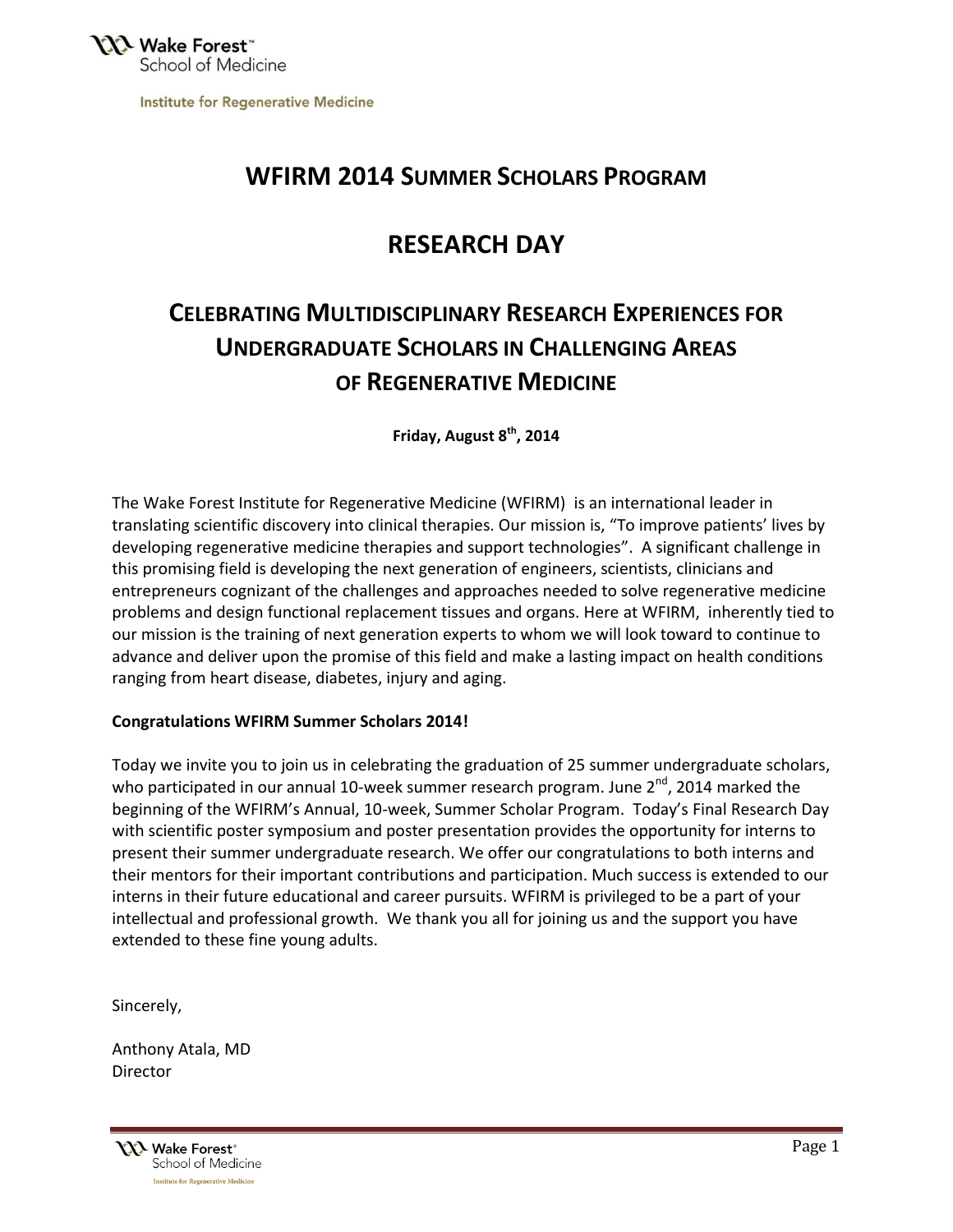# **2014 WFIRM Summer Scholars**

| <b>Summer Scholar</b>                                                                                      | <b>Mentor(s)</b>                                                                                                        |
|------------------------------------------------------------------------------------------------------------|-------------------------------------------------------------------------------------------------------------------------|
| <b>Ethan Bassin</b><br>University of Pennsylvania<br>Bioengineering, Junior                                | Anthony Atala, MD, Professor and Director of WFIRM,<br>James Yoo, MD, PhD, Professor; and In Kap Ko, PhD,<br>Instructor |
| <b>Jared Beyersdorf</b><br>University of Nebraska-Lincoln<br><b>Biological Systems Engineering, Junior</b> | John D. Jackson, PhD, Associate Professor and Sang Jin<br>Lee, PhD, Assistant Professor                                 |
| <b>Morgan Burt</b><br><b>Wake Forest University</b><br>Biology, Junior                                     | John D. Jackson, PhD, Associate Professor and Sang Jin<br>Lee, PhD, Assistant Professor                                 |
| <b>Raymond Chang</b><br>University of Maryland, Baltimore<br><b>Biological Sciences, Junior</b>            | Colin Bishop, PhD, Professor                                                                                            |
| <b>Joshua Copus</b><br><b>Clemson University</b><br>Biomedical Engineering, Sophomore                      | Aaron M. Mohs, PhD, Assistant Professor                                                                                 |
| <b>Kyle Cowdrick</b><br>University of Notre Dame<br>Chemical and Biomolecular Engineering,<br>Junior       | Frank C. Marini, PhD, Professor                                                                                         |
| Joseph Denman<br>Appalachian State University<br>Chemistry, Biology minor, Sophomore                       | Aleksander Skardal, PhD, Assistant Professor                                                                            |
| <b>Abigail Hawkins</b><br>Indiana University of Pennsylvania<br>Biology, Pre-med, Sophomore                | Graca Almeida-Porada, MD, PhD, Professor                                                                                |
| <b>Katherine Katsivalis</b><br>University of Illinois at Chicago<br>Neuroscience, Junior                   | Anthony Atala, MD, Professor and Director of WFIRM, and<br>Hooman Sadri-Ardekani, PhD, Senior Research Fellow           |
| <b>William Anthony Lambert</b><br><b>Boston College</b><br>Biology, Sophomore                              | George J. Christ, PhD, Professor and Graca Almeida-<br>Porada, MD, PhD, Professor                                       |
| <b>Julie Marco</b><br><b>Wake Forest University</b><br>Chemistry, Junior                                   | James Yoo, MD, PhD, Professor                                                                                           |
| Jhonatan Nagasako<br><b>Western New England University</b><br>Biomedical Engineering, Junior               | Benjamin S. Harrison, PhD, Associate Professor and<br>George J. Christ, PhD, Professor                                  |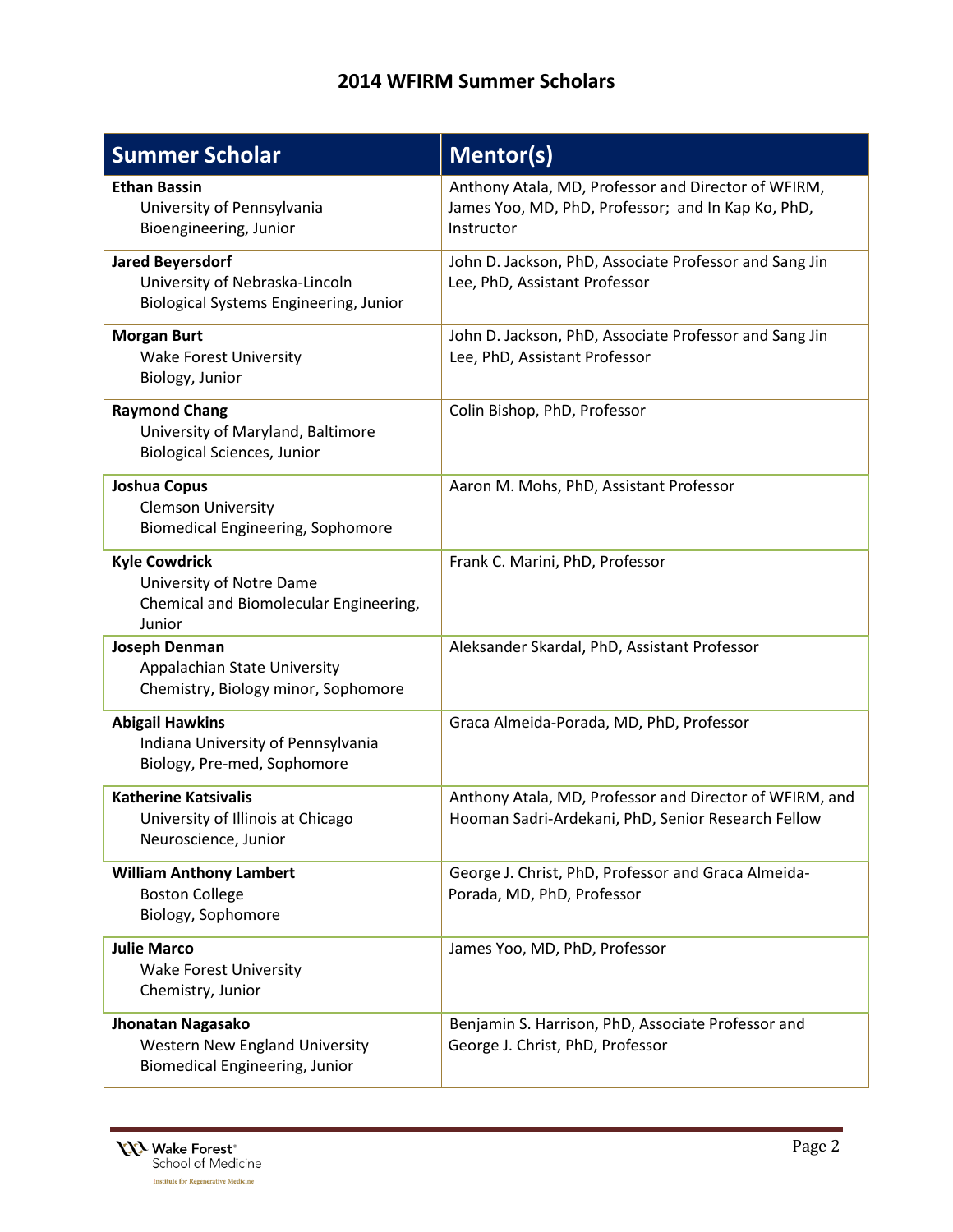| <b>Summer Scholar</b>                                                                                        | <b>Mentor(s)</b>                                                                |
|--------------------------------------------------------------------------------------------------------------|---------------------------------------------------------------------------------|
| <b>Madison Pace</b><br>North Carolina State University<br>Human Biology, Senior                              | John D. Jackson, PhD, Associate Professor and Sazzad<br>Hassan, PhD, Instructor |
| <b>Andrew Pak</b><br>Davidson College<br>Chemistry with Biochemistry<br>concentration, Senior                | George J. Christ, PhD, Professor                                                |
| <b>Harsh Patolia</b><br><b>Wake Forest University</b><br>Biophysics, Sophomore                               | Frank C. Marini, PhD, Professor and George J. Christ, PhD,<br>Professor         |
| Sandhya Rao<br><b>Hamilton College</b><br>Neuroscience, Junior                                               | Frank C. Marini, PhD, Professor and George J. Christ, PhD,<br>Professor         |
| <b>Olivia Reidell</b><br>Arizona State University<br><b>Biological Sciences, Junior</b>                      | John D. Jackson, PhD, Associate Professor                                       |
| <b>Brian Shannon</b><br>University of Notre Dame<br>Biochemistry, Junior                                     | Khalil N. Bitar, PhD, Professor                                                 |
| <b>Shruti Singh</b><br>University of Texas, Austin<br>Immunity and Pathogenesis, Junior                      | John D. Jackson, PhD, Associate Professor                                       |
| <b>Aaron Smith</b><br>University of California, Berkeley<br>Microbial Biology, Junior                        | Shay Soker, PhD, Professor and In Kap Ko, PhD, Instructor                       |
| Sophia Szymkowiak<br><b>Yale University</b><br><b>Biomedical Engineering, Junior</b>                         | James Yoo, MD, PhD, Professor and Sunyoung Joo, MD,<br>Research Fellow          |
| <b>Marcus Valcarce-Aspegren</b><br><b>UNC Chapel Hill</b><br>Chemistry, Freshman                             | Steve Walker, PhD, Associate Professor                                          |
| <b>Alexandra Wells</b><br>Rensselaer Polytechnic Institute<br>Biomedical Engineering, Sophomore              | Emmanuel Opara, PhD, Professor                                                  |
| <b>Elizabeth Wicks</b><br>University of Mississippi<br>International Studies, French<br>(Pre-Med), Sophomore | K. C. Balaji, MD, Professor                                                     |
| Kyung J. Yoo<br><b>Wake Forest University</b><br>Chemistry, Sophomore                                        | Benjamin S. Harrison, PhD, Associate Professor                                  |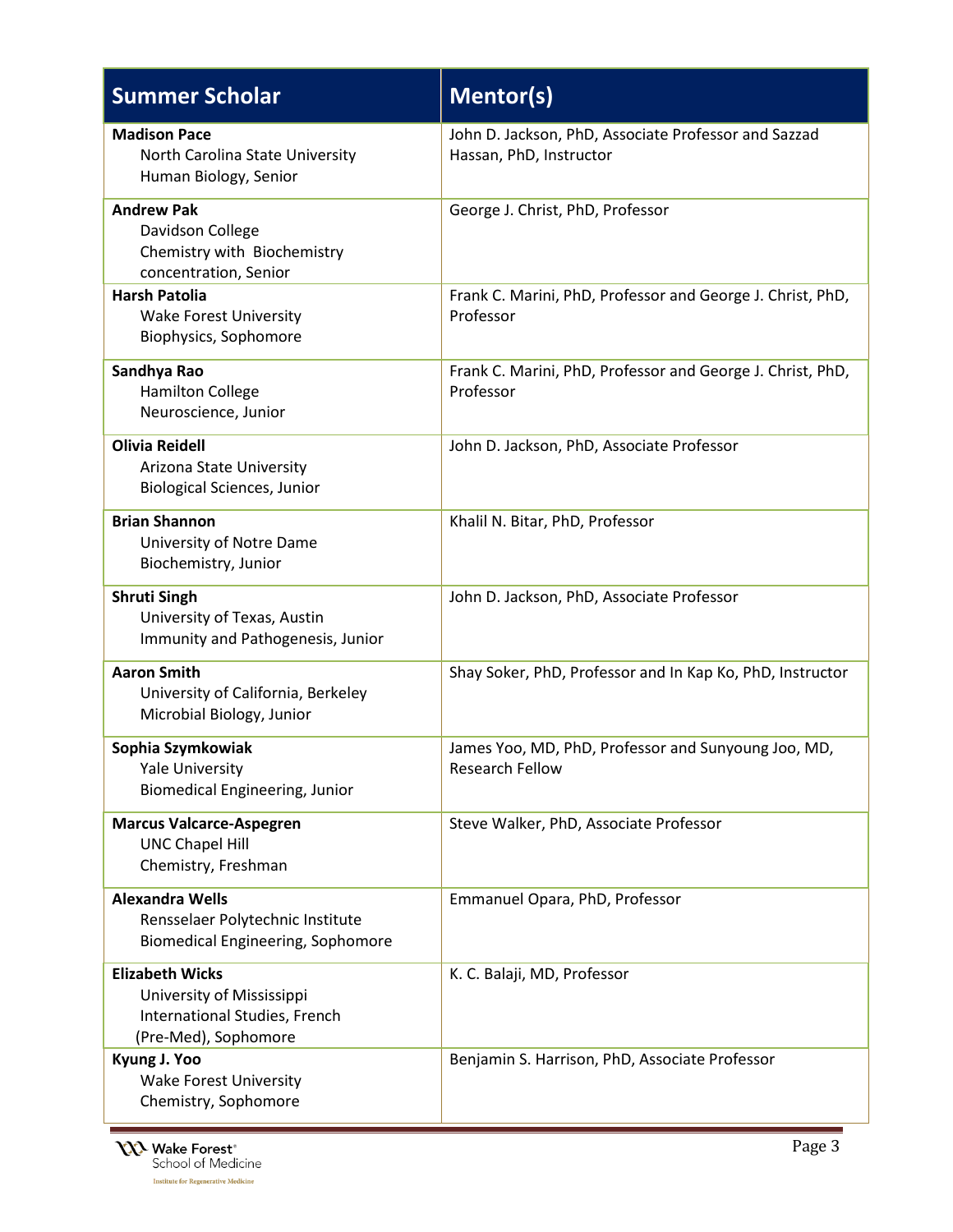### **WFIRM-UCT Short-Term Exchange**

Joining us today during the poster session, we also celebrate the participation of two MSc students from the University of Cape Town who engaged in a short-term, 6 weeks research exchange at WFIRM, between June  $30<sup>th</sup>$  and August  $8<sup>th</sup>$ , 2014.

| WFIRM-UCT Summer Scholar                                                   | Mentor(s)                                                           |
|----------------------------------------------------------------------------|---------------------------------------------------------------------|
| <b>Cindy Chokoza</b><br>University of Cape Town<br>MSc (Med) Biomaterials  | J. Koudy Williams, DVM, Professor                                   |
| <b>Ellen Ngarande</b><br>University of Cape Town<br>MSc (Med) Biomaterials | Emmanuel Opara, PhD, Professor and Thomas Shupe, PhD,<br>Instructor |

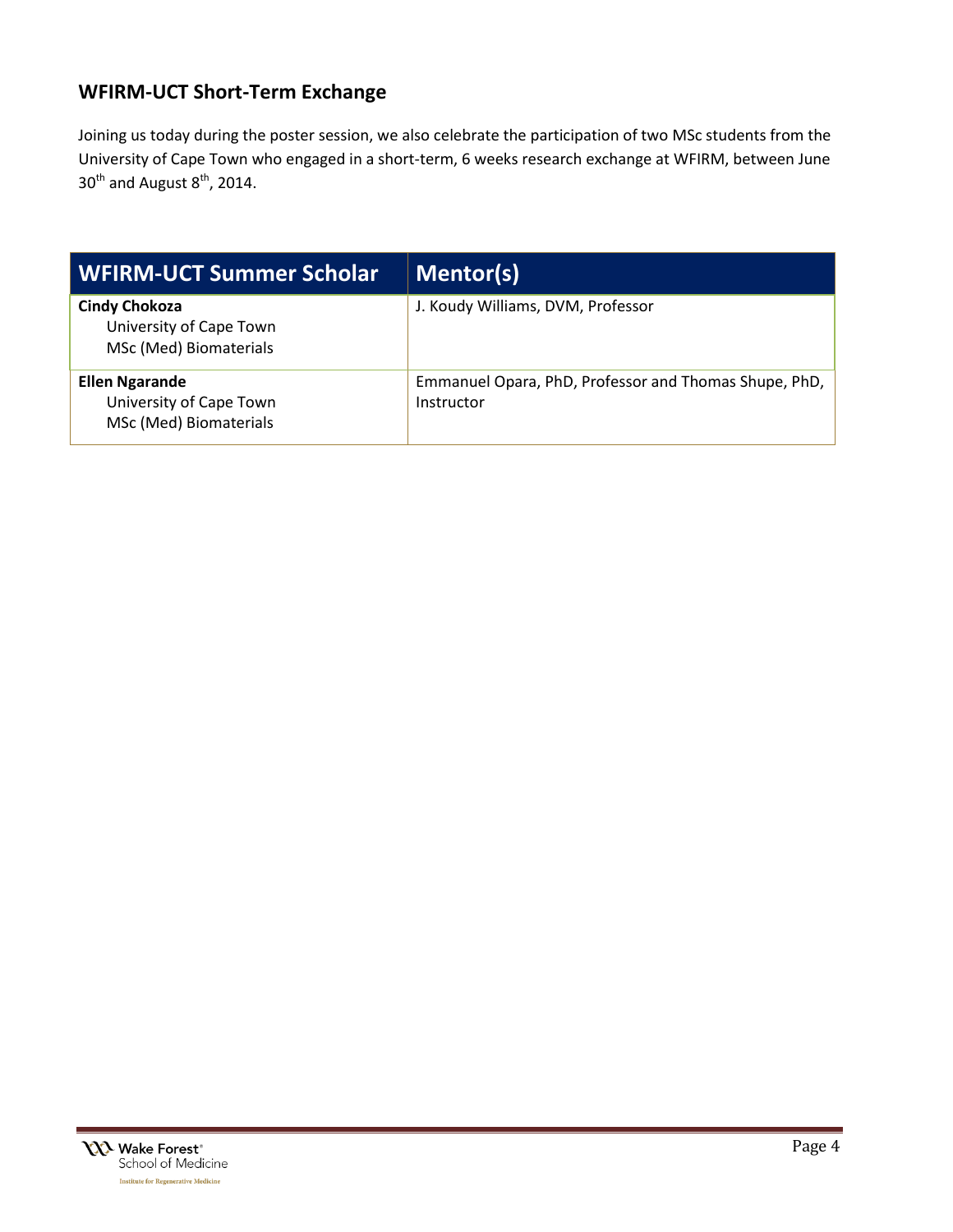# **WFIRM Summer Scholars Research Day 2014**

**Friday, August 8th, 2014**

### **SCHEDULE**

| 7:45 am to 8:15 am  | Summer Scholars Preparation and Photo Session<br>Summer Scholars meet at WFIRM, Collaboration Area, Room 250<br>$\qquad \qquad -$                  |
|---------------------|----------------------------------------------------------------------------------------------------------------------------------------------------|
|                     | <b>Note:</b> Move to Piedmont Triad Research Center for<br>Welcome and Summer Scholars Presentations                                               |
| 8:00 am to 8:30 am  | Guest Arrivals: Registration w/coffee                                                                                                              |
| 8:30 am to 8:45 am  | Welcome and Overview<br>Anthony Atala, MD, Director, WFIRM and T. Shupe, PhD, Instructor and Summer<br><b>Scholars Program Scientific Director</b> |
| 8:45 am to 10:00 am | Summer Scholars' Presentations - Sessions 1 and 2                                                                                                  |

#### **Session 1**

| <b>Yu-Rei Chang</b>                 | DIFFERENTIATING INDUCED PLURIPOTENT STEM CELLS INTO HUMAN<br>THREE-DIMENSIONAL CEREBRAL ORGANOIDS                                                  |
|-------------------------------------|----------------------------------------------------------------------------------------------------------------------------------------------------|
| <b>Alexandra Wells</b>              | PRESENCE OF BONE MARROW STEM CELLS INCREASES ESTROGEN<br>PRODUCTION OF OVARIAN CELLS FOR CELL-BASED HORMONE<br><b>REPLACEMENT THERAPY IN VITRO</b> |
| <b>Jared Beyersdorf</b>             | FABRICATION OF A BIOMASK USING THREE-DIMENSIONAL BIOPRINTING                                                                                       |
| <b>Madison Pace</b>                 | EFFECT OF WNT ACTIVATORS ON C-MYC ACTIVATION LEADING TO INNER<br><b>EAR SUPPORTING CELL PROLIFERATION</b>                                          |
| Kyung Jin (KJ) Yoo                  | OXYGEN PRODUCING BIOMATERIALS FOR IMPROVING CELL VIABILITY<br>UNDER HYPOXIA                                                                        |
| <b>Marcus Valcarce-</b><br>Aspegren | INDUCED PLURIPOTENT STEM CELLS FROM CHILDREN WITH PHELAN-<br>MCDERMID SYNDROME AS A MODEL FOR FUNCTION OF THE ENTERIC<br>NERVOUS SYSTEM            |
| <b>Elizabeth Wicks</b>              | PRORAINBOW: A NOVEL IN VIVO PROSTATE MOUSE MODEL TO TRACK THE<br>ORIGIN OF PROSTATE CANCER                                                         |

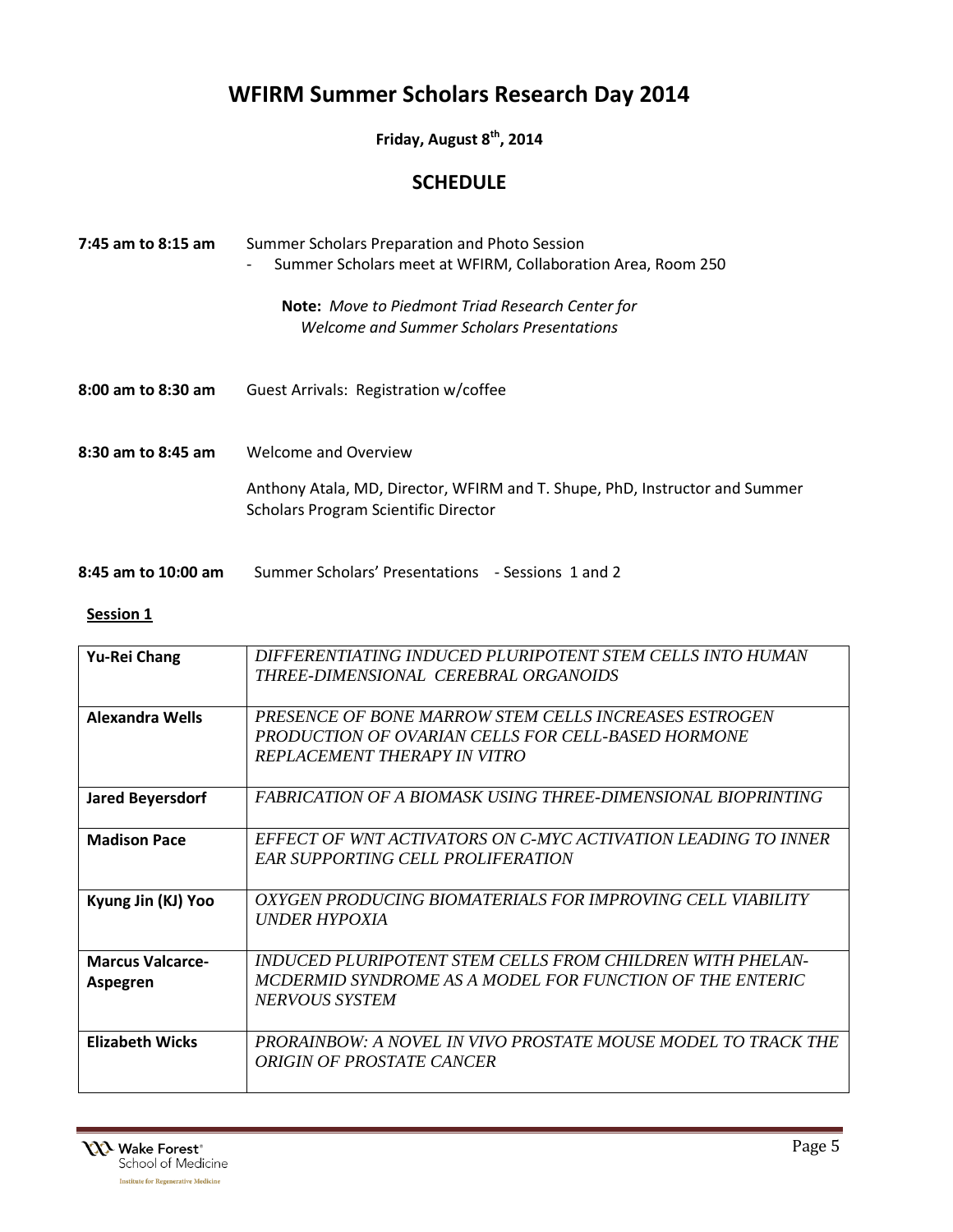### **Session 2**

| <b>Aaron Smith</b>          | ROLE OF LAMININ SIGNALING IN BILE DUCT FORMATION                                                                                                                                 |
|-----------------------------|----------------------------------------------------------------------------------------------------------------------------------------------------------------------------------|
| Sandhya Rao                 | <b>HOW FAT IS YOUR TAF: THE CONSQUENCES OF FEEDING FAT TO TUMORS</b><br>THROUGH THE MICROENVIRONMENT                                                                             |
| Joseph Denman               | DEVELOPMENT OF A CARDIAC-SPECIFIC HYDROGEL FOR PHOTO-<br>PATTERNING CARDIAC TISSUE CONSTRUCTS                                                                                    |
| <b>Katherine Katsivalis</b> | ELIMINATING MOLT-4 ACUTE LYMPHOBLASTIC LEUKEMIA CELLS FROM<br>HUMAN TESTICULAR CELL CULTURES PRIOR TO SPERMATOGONIAL STEM<br>CELL (SSC) AUTOTRANSPLANTATION TO RESTORE FERTILITY |
| <b>Julie Marco</b>          | BIOFABRICATION OF FUNCTIONAL SKIN GRAFTS USING A 3D BIOPRINTER                                                                                                                   |
| <b>Olivia Reidell</b>       | BIOFABRICATION OF A VASCULAR CONSTRUCT                                                                                                                                           |

#### **10:00 am to 10:15 am** Coffee Break

### **10:15am to 10:25am** Commitment to K-12/Teacher Externs at WFIRM

Joan Schanck, MPA, Academic Research Program Officer; Melanie White Stancill, Davie High School and Terry Howerton, Atkins Academic & Technology High School

**10:25am to 11:45am** Summer Scholars' Presentations – *Part II*

### **Session 3**

| <b>Kyle Cowdrick</b>   | WITH EYES TO SEE: OPTIMIZING TWO-PHOTON IMAGING AND          |
|------------------------|--------------------------------------------------------------|
|                        | COMPUTATIONAL ANALYSIS FOR 3D TOPOGRAPHICAL VISUALIZATION OF |
|                        | OPTICALLY CLEARED WHOLE NORMAL AND REGENERATIVE TISSUES      |
|                        |                                                              |
| <b>Harsh Patolia</b>   | BIOPHYSICAL QUANTIFICATION OF COLLAGEN FIBRILS IN MURINE     |
|                        | BLADDER EXTRACELLULAR MATRIX                                 |
|                        |                                                              |
| Sophia Szymkowiak      | IN VITRO GENERATION OF HORMONE-RELEASING OVARIAN FOLLICULAR  |
|                        | <b>STRUCTURES</b>                                            |
|                        |                                                              |
| <b>Andrew Pak</b>      | CHARACTERIZATION OF BLADDER REGENERATION IN MOUSE MODEL—     |
|                        | THE ROLE OF MACROPHAGES                                      |
|                        |                                                              |
| <b>Brian Shannon</b>   | INTERSTITIAL CELLS OF CAJAL CONTRIBUTE TO NEUROMUSCULAR      |
|                        | TRANSMISSION IN INNERVATED BIOENGINEERED SMOOTH MUSCLE       |
|                        |                                                              |
| <b>Abigail Hawkins</b> | EVALUATION OF ENGRAFTMENT AND APOPTOSIS FOLLOWING            |
|                        | TRANSPLANTATION OF MODIFIED HUMAN BONE MARROW MESENCHYMAL    |
|                        | STROMAL CELLS IN A MURINE MODEL OF INFLAMMATORY BOWEL        |
|                        | <b>DISEASE</b>                                               |
|                        |                                                              |